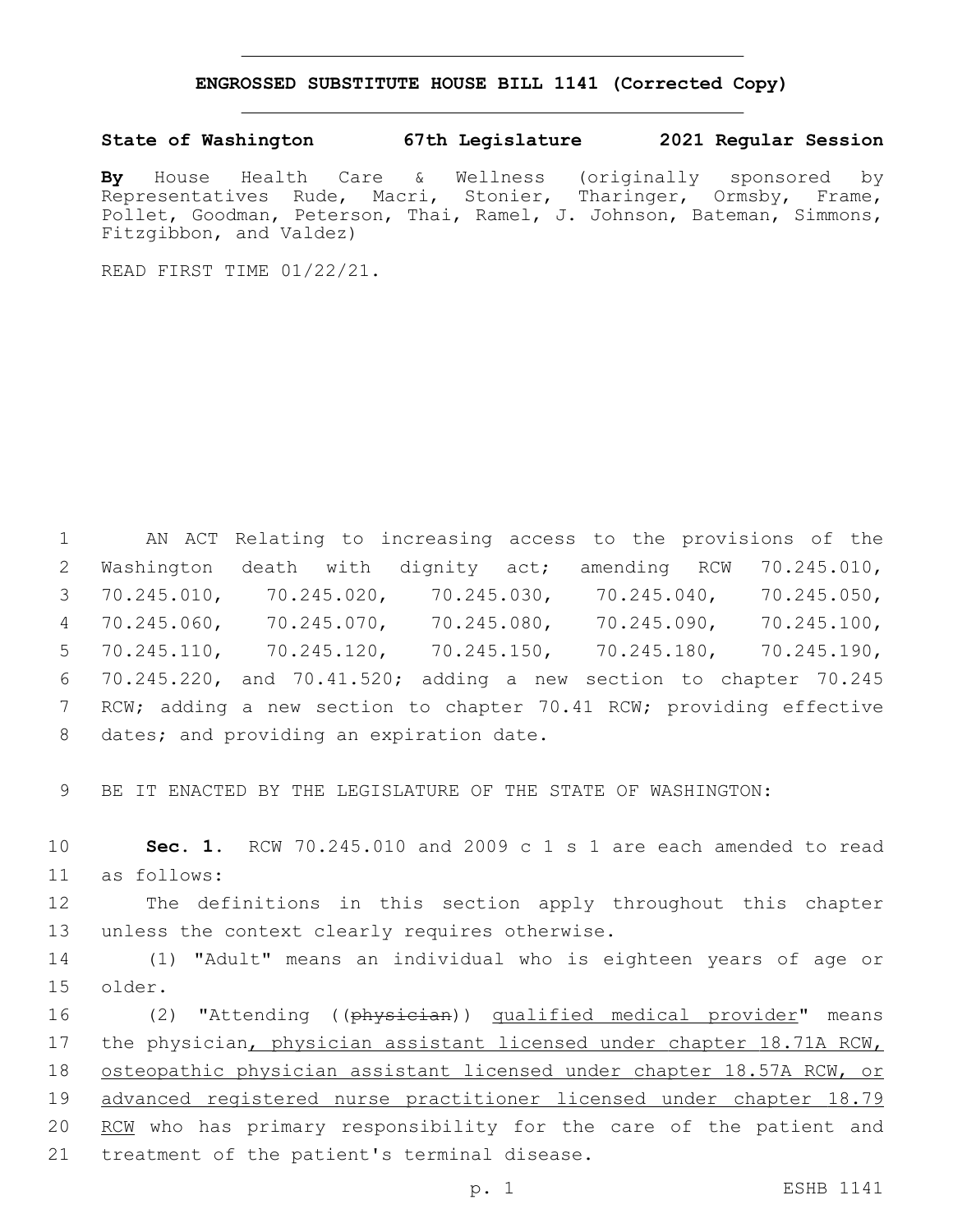(3) "Competent" means that, in the opinion of a court or in the 2 opinion of the patient's attending ((physician)) qualified medical provider or consulting ((physician)) qualified medical provider, psychiatrist, or psychologist, a patient has the ability to make and communicate an informed decision to health care providers, including communication through persons familiar with the patient's manner of 7 communicating if those persons are available.

 (4) "Consulting ((physician)) qualified medical provider" means a physician, physician assistant licensed under chapter 18.71A RCW, 10 osteopathic physician assistant licensed under chapter 18.57A RCW, or advanced registered nurse practitioner licensed under chapter 18.79 12 RCW who is qualified by specialty or experience to make a professional diagnosis and prognosis regarding the patient's disease.

 (5) "Counseling" means one or more consultations as necessary 15 between a state licensed psychiatrist  $((\theta \cdot \mathbf{r}))$ , psychologist, independent clinical social worker, advanced social worker, mental 17 health counselor, or psychiatric advanced registered nurse 18 practitioner and a patient for the purpose of determining that the patient is competent and not suffering from a psychiatric or psychological disorder or depression causing impaired judgment.

 (6) "Health care provider" means a person licensed, certified, or otherwise authorized or permitted by law to administer health care or dispense medication in the ordinary course of business or practice of a profession, and includes a health care facility.

 (7) "Informed decision" means a decision by a qualified patient, to request and obtain a prescription for medication that the qualified patient may self-administer to end his or her life in a humane and dignified manner, that is based on an appreciation of the relevant facts and after being fully informed by the attending 30 ((physician)) qualified medical provider of:

31 (a) His or her medical diagnosis;

32 (b) His or her prognosis;

 (c) The potential risks associated with taking the medication to 34 be prescribed;

 (d) The probable result of taking the medication to be 36 prescribed; and

 (e) The feasible alternatives including, but not limited to, 38 comfort care, hospice care, and pain control.

 (8) "Medically confirmed" means the medical opinion of the 40 attending ((physician)) qualified medical provider has been confirmed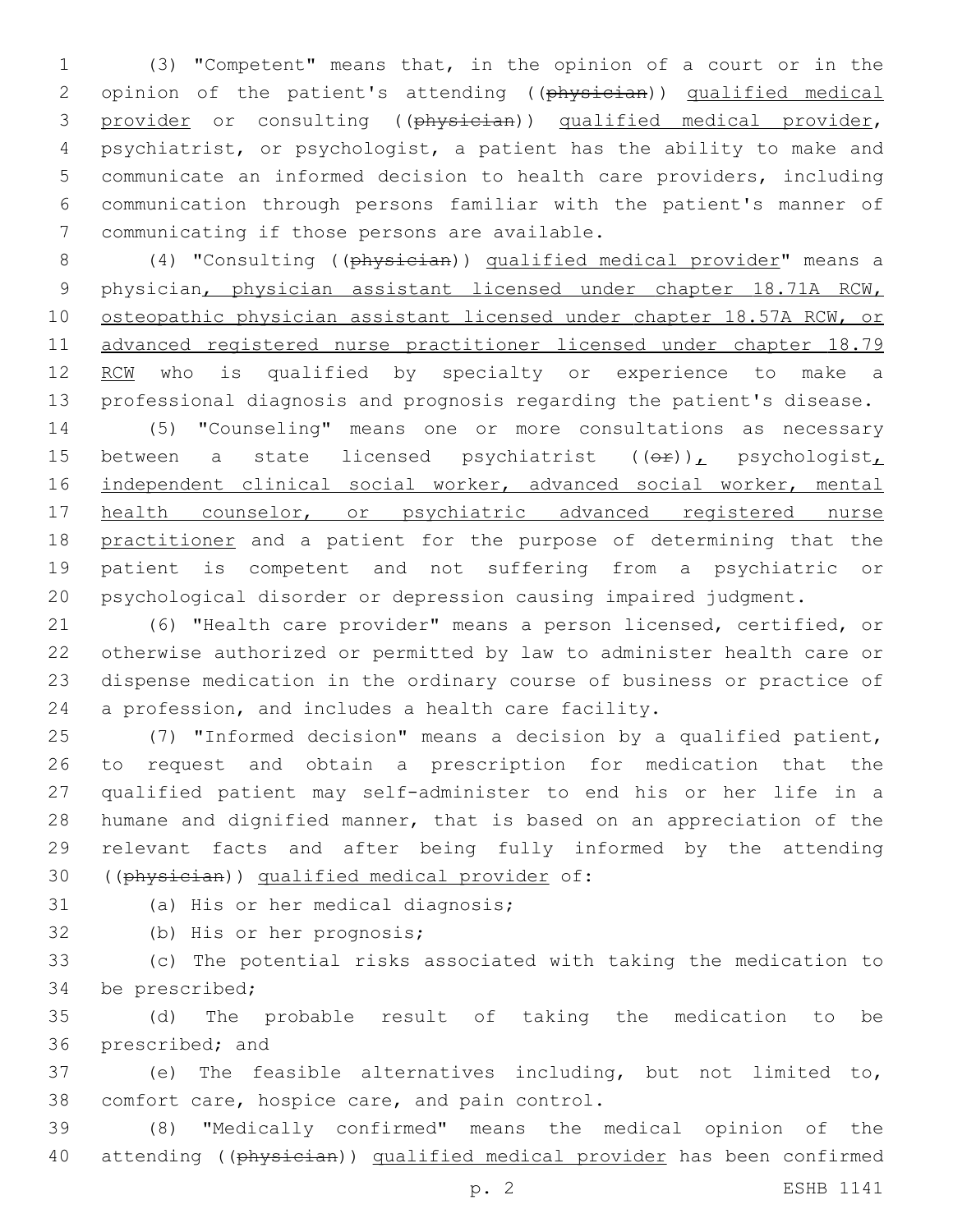1 by a consulting ((physician)) qualified medical provider who has examined the patient and the patient's relevant medical records.

 (9) "Patient" means a person who is under the care of ((a physician)) an attending qualified medical provider.

 (10) "Physician" means a doctor of medicine or osteopathy licensed to practice medicine in the state of Washington.

 (11) "Qualified patient" means a competent adult who is a resident of Washington state and has satisfied the requirements of this chapter in order to obtain a prescription for medication that the qualified patient may self-administer to end his or her life in a 11 humane and dignified manner.

 (12) "Self-administer" means a qualified patient's act of ingesting medication to end his or her life in a humane and dignified 14 manner.

 (13) "Terminal disease" means an incurable and irreversible disease that has been medically confirmed and will, within reasonable medical judgment, produce death within six months.

 **Sec. 2.** RCW 70.245.010 and 2009 c 1 s 1 are each amended to read 19 as follows:

 The definitions in this section apply throughout this chapter 21 unless the context clearly requires otherwise.

 (1) "Adult" means an individual who is eighteen years of age or 23 older.

24 (2) "Attending ((physician)) qualified medical provider" means 25 the physician, physician assistant licensed under chapter 18.71A RCW, or advanced registered nurse practitioner licensed under chapter 27 18.79 RCM who has primary responsibility for the care of the patient 28 and treatment of the patient's terminal disease.

 (3) "Competent" means that, in the opinion of a court or in the 30 opinion of the patient's attending ((physician)) qualified medical 31 provider or consulting ((physician)) qualified medical provider, psychiatrist, or psychologist, a patient has the ability to make and communicate an informed decision to health care providers, including communication through persons familiar with the patient's manner of 35 communicating if those persons are available.

 (4) "Consulting ((physician)) qualified medical provider" means a physician, physician assistant licensed under chapter 18.71A RCW, or advanced registered nurse practitioner licensed under chapter 18.79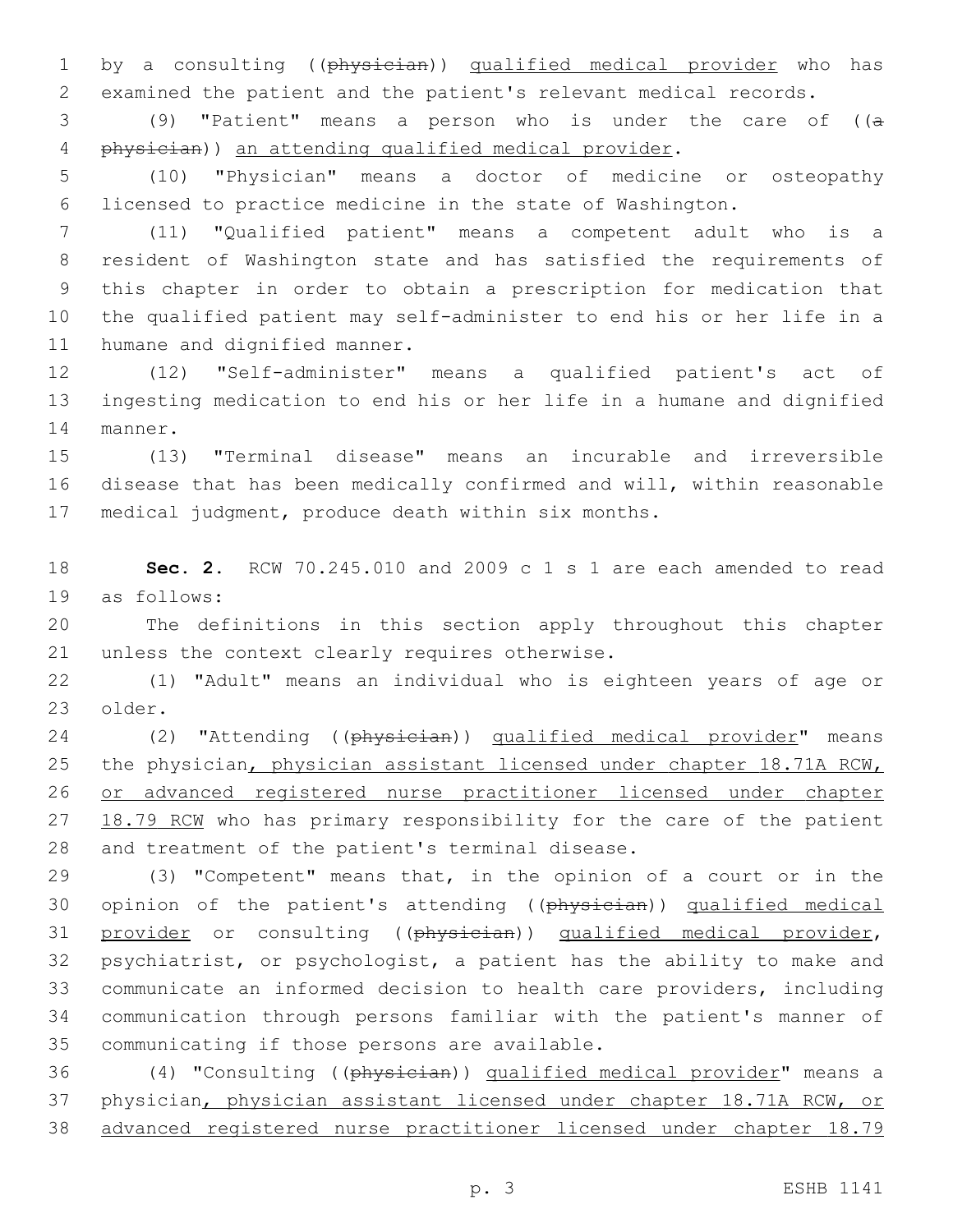1 RCM who is qualified by specialty or experience to make a professional diagnosis and prognosis regarding the patient's disease.

 (5) "Counseling" means one or more consultations as necessary 4 between a state licensed psychiatrist  $((\theta \cdot \mathbf{r}))_L$  psychologist, independent clinical social worker, advanced social worker, mental health counselor, or psychiatric advanced registered nurse practitioner and a patient for the purpose of determining that the patient is competent and not suffering from a psychiatric or psychological disorder or depression causing impaired judgment.

 (6) "Health care provider" means a person licensed, certified, or otherwise authorized or permitted by law to administer health care or dispense medication in the ordinary course of business or practice of a profession, and includes a health care facility.

 (7) "Informed decision" means a decision by a qualified patient, to request and obtain a prescription for medication that the qualified patient may self-administer to end his or her life in a humane and dignified manner, that is based on an appreciation of the relevant facts and after being fully informed by the attending 19 ((physician)) qualified medical provider of:

20 (a) His or her medical diagnosis;

21 (b) His or her prognosis;

 (c) The potential risks associated with taking the medication to 23 be prescribed;

 (d) The probable result of taking the medication to be 25 prescribed; and

 (e) The feasible alternatives including, but not limited to, 27 comfort care, hospice care, and pain control.

 (8) "Medically confirmed" means the medical opinion of the 29 attending ((physician)) qualified medical provider has been confirmed 30 by a consulting ((physician)) qualified medical provider who has examined the patient and the patient's relevant medical records.

32 (9) "Patient" means a person who is under the care of  $((a - b)^2)$ 33 physician)) an attending qualified medical provider.

 (10) "Physician" means a doctor of medicine or osteopathy licensed to practice medicine in the state of Washington.

 (11) "Qualified patient" means a competent adult who is a resident of Washington state and has satisfied the requirements of this chapter in order to obtain a prescription for medication that the qualified patient may self-administer to end his or her life in a 40 humane and dignified manner.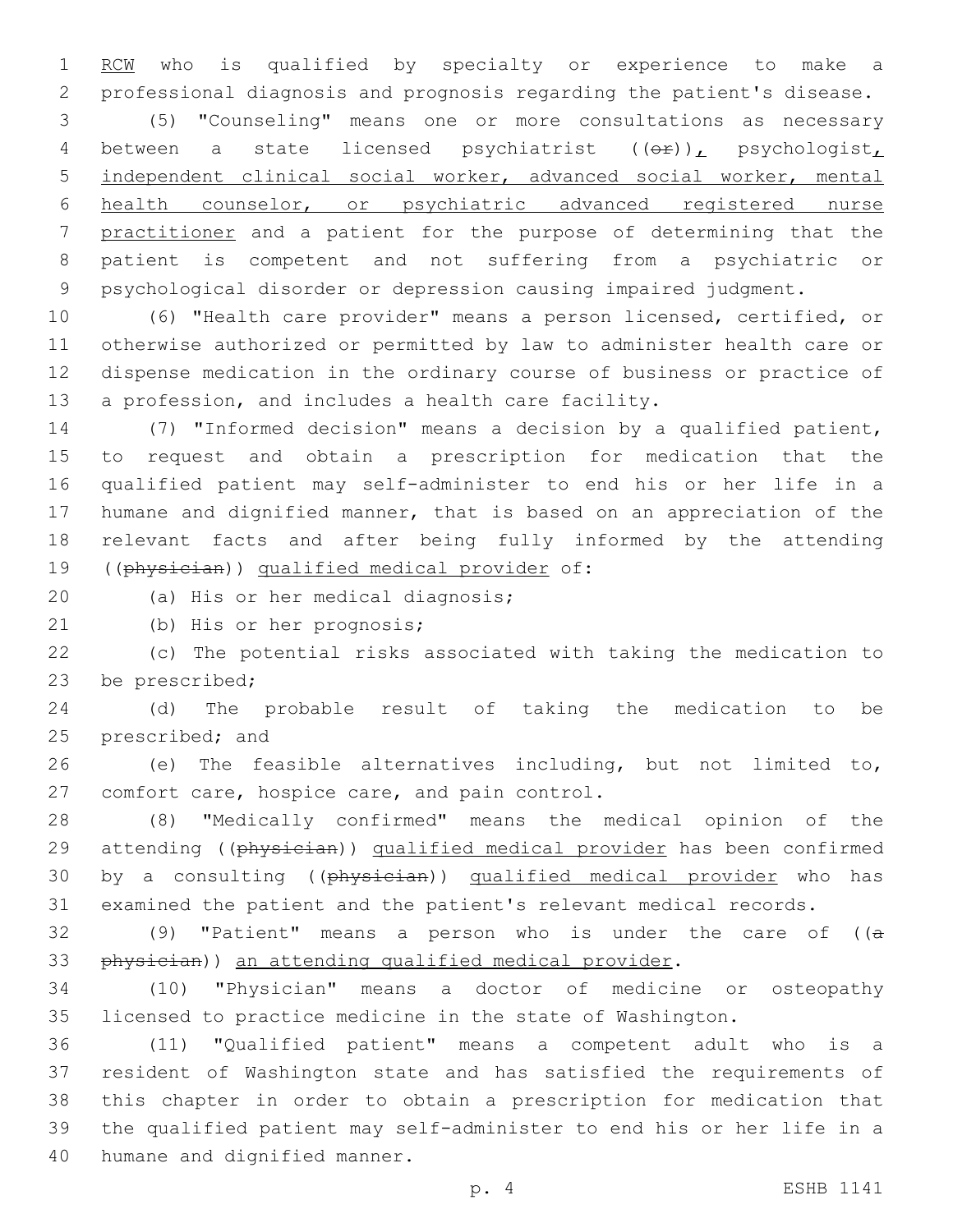(12) "Self-administer" means a qualified patient's act of ingesting medication to end his or her life in a humane and dignified 3 manner.

 (13) "Terminal disease" means an incurable and irreversible disease that has been medically confirmed and will, within reasonable medical judgment, produce death within six months.6

 NEW SECTION. **Sec. 3.** A new section is added to chapter 70.245 8 RCW to read as follows:

 (1) Subject to the provisions in subsection (2) of this section, a qualified patient may select the attending or consulting qualified medical provider of the qualified patient's choosing.

 (2)(a) If a qualified patient selects an attending qualified medical provider who is a licensed professional other than a physician, the qualified patient must select a physician to serve as the qualified patient's consulting qualified medical provider.

 (b) A qualified patient may select a consulting qualified medical provider who is a licensed professional other than a physician, only if the qualified patient's attending qualified medical provider is a 19 physician.

 (c) The attending qualified medical provider and the consulting qualified medical provider selected by the qualified patient may not 22 have a supervisory relationship with each other.

 **Sec. 4.** RCW 70.245.020 and 2009 c 1 s 2 are each amended to read as follows:24

 (1) An adult who is competent, is a resident of Washington state, 26 and has been determined by the attending ((physician)) qualified 27 medical provider and consulting ((physician)) qualified medical 28 provider to be suffering from a terminal disease, and who has voluntarily expressed his or her wish to die, may make a written request for medication that the patient may self-administer to end his or her life in a humane and dignified manner in accordance with 32 this chapter.

 (2) A person does not qualify under this chapter solely because 34 of age or disability.

 **Sec. 5.** RCW 70.245.030 and 2009 c 1 s 3 are each amended to read as follows:36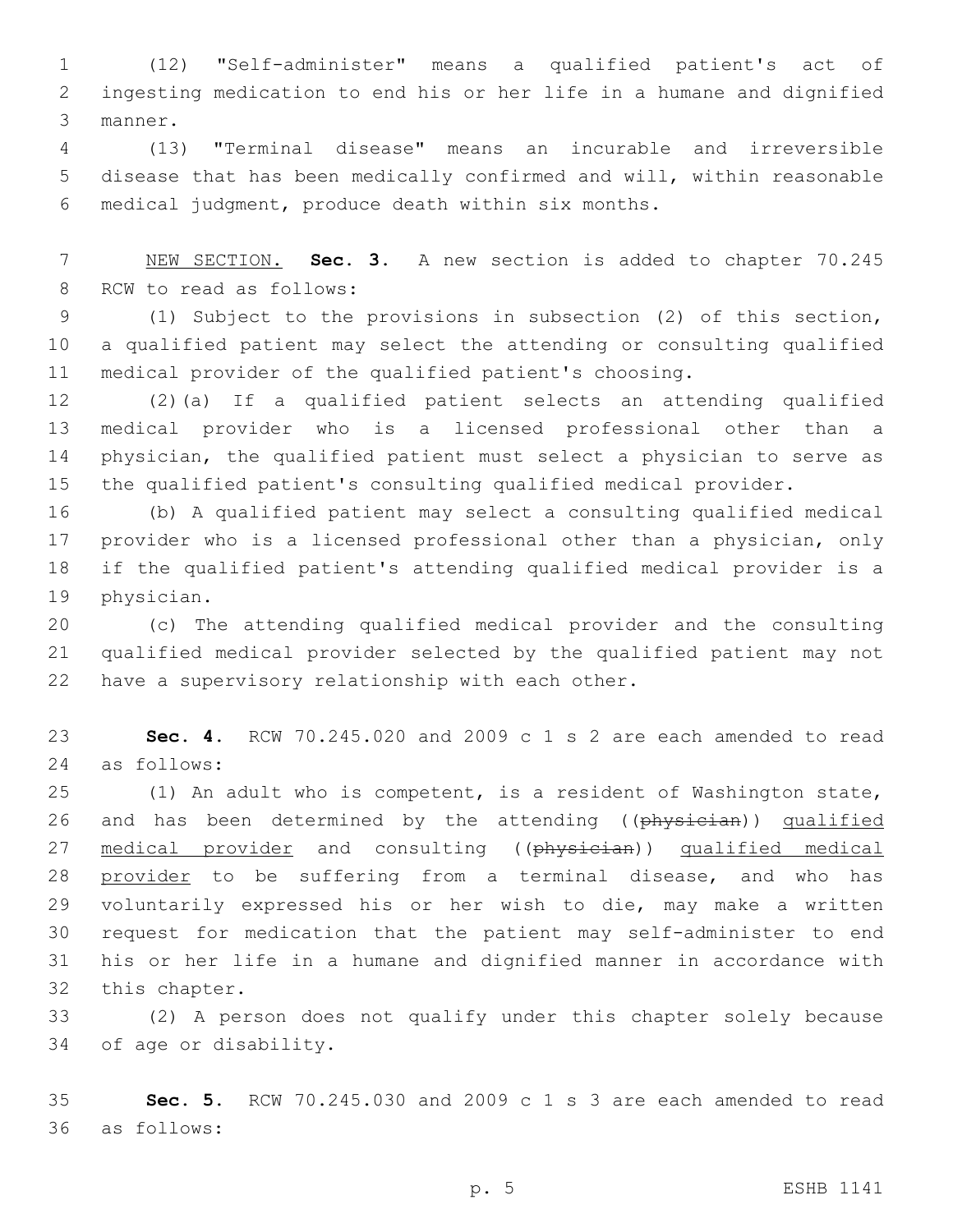(1) A valid request for medication under this chapter shall be in substantially the form described in RCW 70.245.220, signed and dated by the patient and witnessed by at least two individuals who, in the presence of the patient, attest that to the best of their knowledge and belief the patient is competent, acting voluntarily, and is not 6 being coerced to sign the request.

7 (2) One of the witnesses shall be a person who is not:

8 (a) A relative of the patient by blood, marriage, or adoption;

9 (b) A person who at the time the request is signed would be 10 entitled to any portion of the estate of the qualified patient upon 11 death under any will or by operation of law; or

12 (c) An owner, operator, or employee of a health care facility 13 where the qualified patient is receiving medical treatment or is a 14 resident.

15 (3) The patient's attending ((physician)) qualified medical 16 provider at the time the request is signed shall not be a witness.

 (4) If the patient is a patient in a long-term care facility at the time the written request is made, one of the witnesses shall be an individual designated by the facility and having the qualifications specified by the department of health by rule.

21 **Sec. 6.** RCW 70.245.040 and 2009 c 1 s 4 are each amended to read as follows:22

23 (1) The attending ((physician)) qualified medical provider shall: 24 (a) Make the initial determination of whether a patient has a 25 terminal disease, is competent, and has made the request voluntarily; 26 (b) Request that the patient demonstrate Washington state 27 residency under RCW 70.245.130;

28 (c) To ensure that the patient is making an informed decision, 29 inform the patient of:

30 (i) His or her medical diagnosis;

31 (ii) His or her prognosis;

32 (iii) The potential risks associated with taking the medication 33 to be prescribed;

34 (iv) The probable result of taking the medication to be 35 prescribed; and

36  $(v)$  The feasible alternatives including, but not limited to, 37 comfort care, hospice care, and pain control;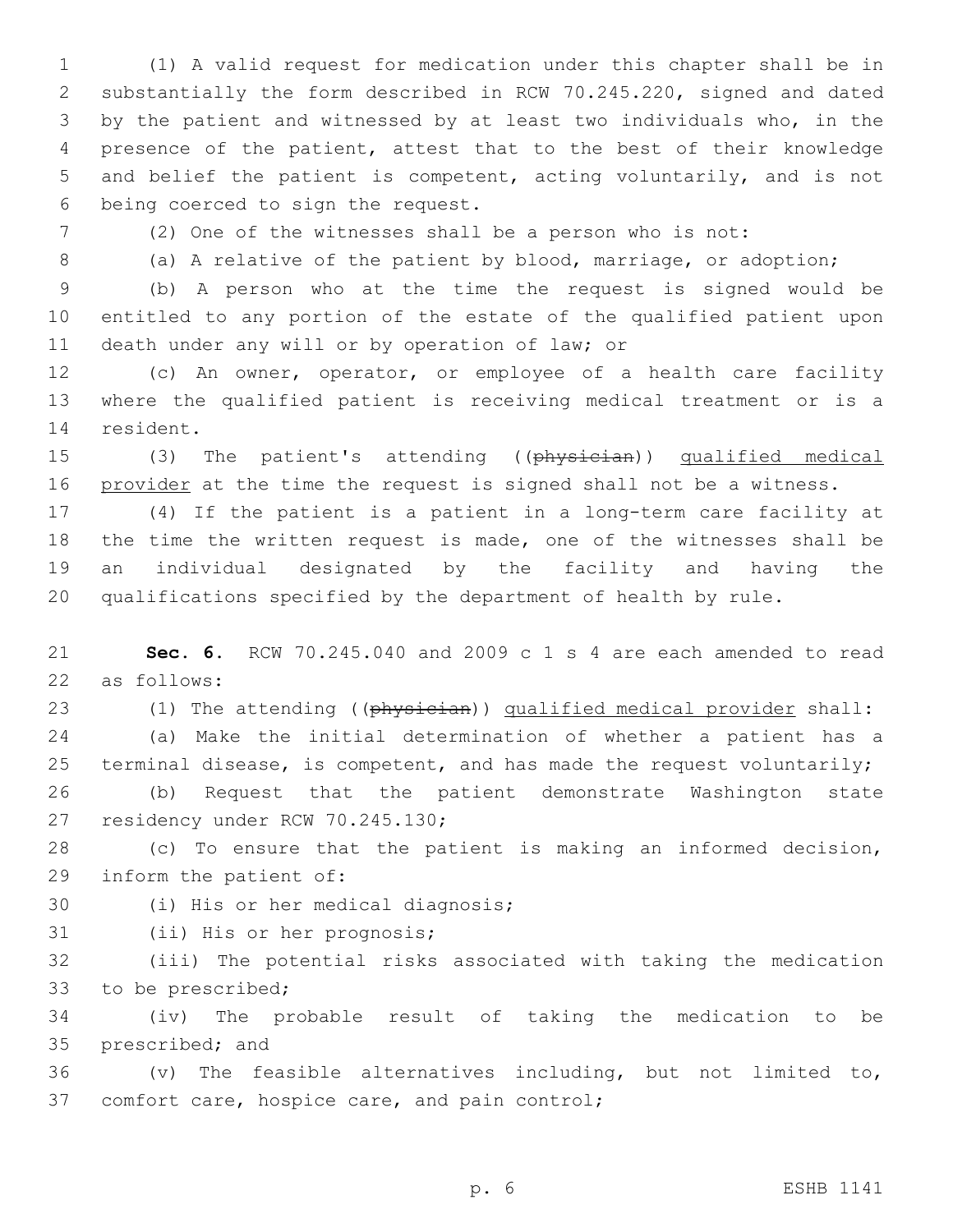1 (d) Refer the patient to a consulting ((physician)) qualified 2 medical provider for medical confirmation of the diagnosis, and for a 3 determination that the patient is competent and acting voluntarily;

4 (e) Refer the patient for counseling if appropriate under RCW 70.245.060;5

6 (f) Recommend that the patient notify next of kin;

7 (g) Counsel the patient about the importance of having another 8 person present when the patient takes the medication prescribed under 9 this chapter and of not taking the medication in a public place;

10 (h) Inform the patient that he or she has an opportunity to 11 rescind the request at any time and in any manner, and offer the 12 patient an opportunity to rescind at the end of the  $($  ( $f$ ifteen-day)) 13 relevant waiting period under RCW 70.245.090;

14 (i) Verify, immediately before writing the prescription for 15 medication under this chapter, that the patient is making an informed 16 decision:

17 (j) Fulfill the medical record documentation requirements of RCW 18 70.245.120;

 (k) Ensure that all appropriate steps are carried out in accordance with this chapter before writing a prescription for medication to enable a qualified patient to end his or her life in a 22 humane and dignified manner; and

 (l)(i) Dispense medications directly, including ancillary medications intended to facilitate the desired effect to minimize the 25 patient's discomfort, if the attending ((physician)) qualified medical provider is authorized under statute and rule to dispense and has a current drug enforcement administration certificate; or

28 (ii) ((With the patient's written consent:)) (A) Contact a 29 pharmacist and inform the pharmacist of the prescription; and

30 (B) Deliver the written prescription personally, by mail  $((\theta \cdot \mathbf{r}))$ 31 facsimile, or electronically to the pharmacist, who will dispense the 32 medications directly to either the patient, the attending 33 ((physician)) qualified medical provider, or ((an expressly 34 identified agent of the patient. Medications dispensed pursuant to 35 this subsection shall not be dispensed by mail or other form of 36 eourier)) another person as requested by the qualified patient.

37 (2) The attending ((physician)) qualified medical provider may 38 sign the patient's death certificate which shall list the underlying 39 terminal disease as the cause of death.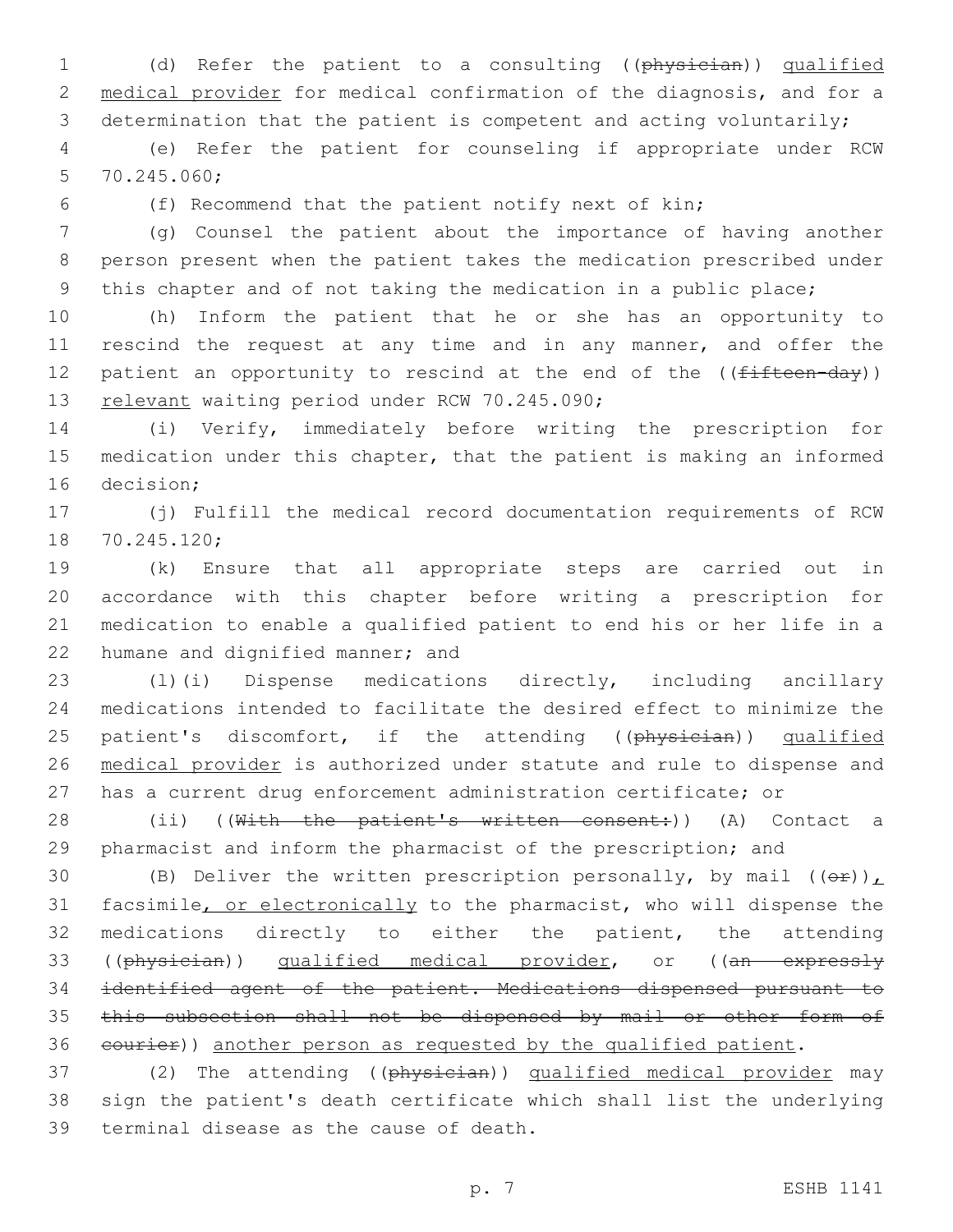(3) Delivery of the dispensed drug to the qualified patient, the attending qualified medical provider, or another person as requested by the qualified patient may only be made:

 (a) By personal delivery, messenger service, or the United States postal service or a similar private parcel delivery entity; and

 (b) Upon the receipt of the signature of the addressee or an authorized person at the time of delivery by an entity listed in 8 subsection (3) (a) of this section.

 **Sec. 7.** RCW 70.245.050 and 2009 c 1 s 5 are each amended to read 10 as follows:

 Before a patient is qualified under this chapter, a consulting 12 ((physician)) qualified medical provider shall examine the patient and his or her relevant medical records and confirm, in writing, the 14 attending ((physician's)) qualified medical provider's diagnosis that the patient is suffering from a terminal disease, and verify that the patient is competent, is acting voluntarily, and has made an informed 17 decision.

 **Sec. 8.** RCW 70.245.060 and 2009 c 1 s 6 are each amended to read 19 as follows:

20 If, in the opinion of the attending ((physician)) qualified 21 medical provider or the consulting ((physician)) qualified medical provider, a patient may be suffering from a psychiatric or psychological disorder or depression causing impaired judgment, 24 either ((physician)) qualified medical provider shall refer the patient for counseling. Medication to end a patient's life in a humane and dignified manner shall not be prescribed until the person performing the counseling determines that the patient is not suffering from a psychiatric or psychological disorder or depression 29 causing impaired judgment.

 **Sec. 9.** RCW 70.245.070 and 2009 c 1 s 7 are each amended to read 31 as follows:

 A person shall not receive a prescription for medication to end his or her life in a humane and dignified manner unless he or she has made an informed decision. Immediately before writing a prescription 35 for medication under this chapter, the attending ((physician)) qualified medical provider shall verify that the qualified patient is 37 making an informed decision.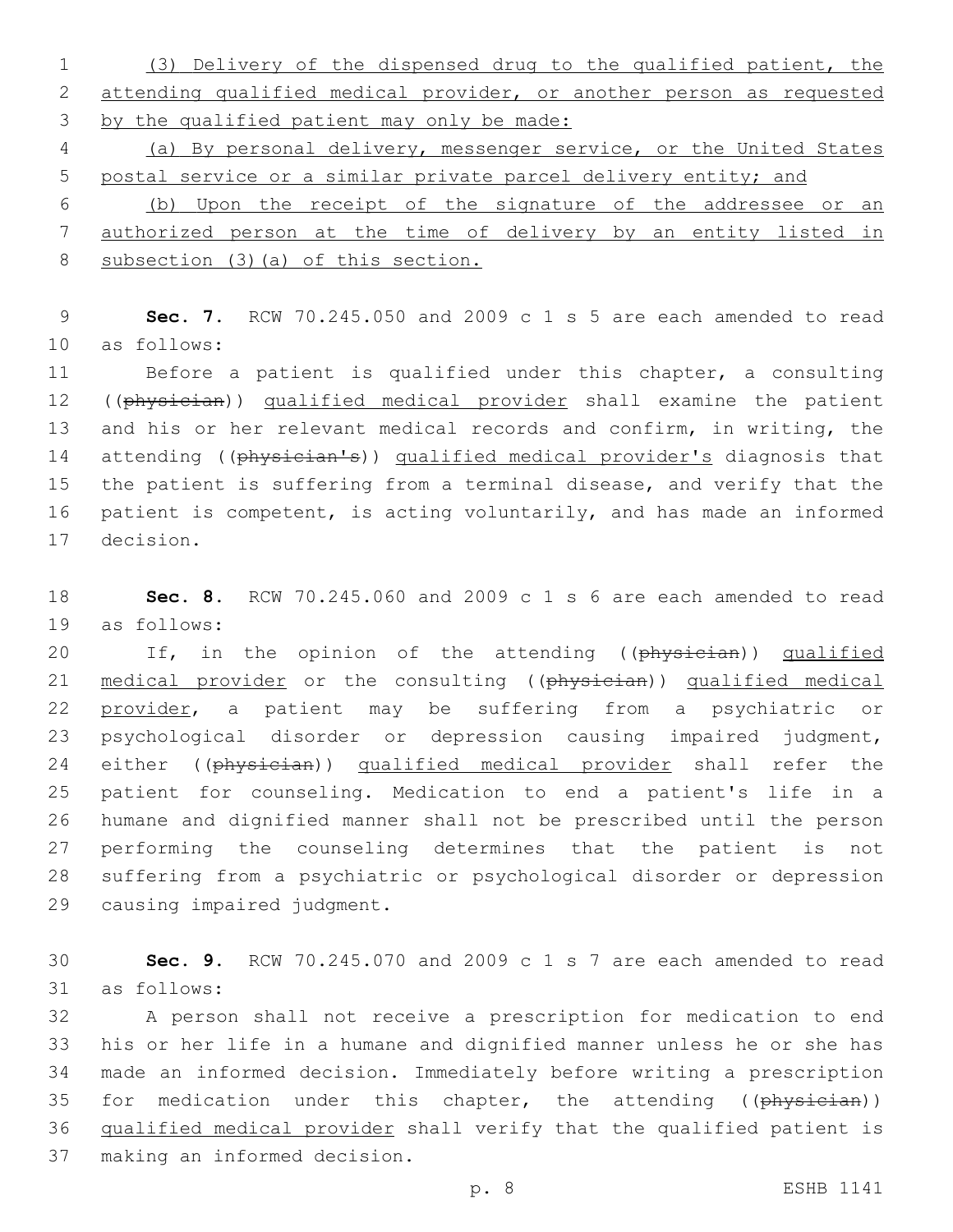1 **Sec. 10.** RCW 70.245.080 and 2009 c 1 s 8 are each amended to 2 read as follows:

 The attending ((physician)) qualified medical provider shall recommend that the patient notify the next of kin of his or her request for medication under this chapter. A patient who declines or is unable to notify next of kin shall not have his or her request 7 denied for that reason.

8 **Sec. 11.** RCW 70.245.090 and 2009 c 1 s 9 are each amended to 9 read as follows:

 (1) To receive a prescription for medication that the qualified patient may self-administer to end his or her life in a humane and dignified manner, a qualified patient shall have made an oral request and a written request, and reiterate the oral request to his or her 14 attending ((physician)) qualified medical provider at least ((fifteen 15 days)) 72 hours after making the initial oral request.

16 (2) Notwithstanding subsection (1) of this section, if, at the 17 time of the qualified patient's initial oral request in subsection 18 (1) of this section, the attending qualified medical provider 19 determines that the qualified patient is not expected to survive for 20 72 hours, the qualified patient may receive the prescription upon 21 making the second oral request sooner than 72 hours. At the time the 22 qualified patient makes his or her second oral request, the attending 23 ((physician)) qualified medical provider shall offer the qualified 24 patient an opportunity to rescind the request.

25 **Sec. 12.** RCW 70.245.100 and 2009 c 1 s 10 are each amended to 26 read as follows:

 A patient may rescind his or her request at any time and in any manner without regard to his or her mental state. No prescription for medication under this chapter may be written without the attending ((physician)) qualified medical provider offering the qualified 31 patient an opportunity to rescind the request.

32 **Sec. 13.** RCW 70.245.110 and 2009 c 1 s 11 are each amended to 33 read as follows:

34 ( $(\overline{+1})$ ) At least (( $f$ ifteen days)) 72 hours shall elapse between 35 the patient's initial oral request and the writing of a prescription 36 under this chapter  $($ .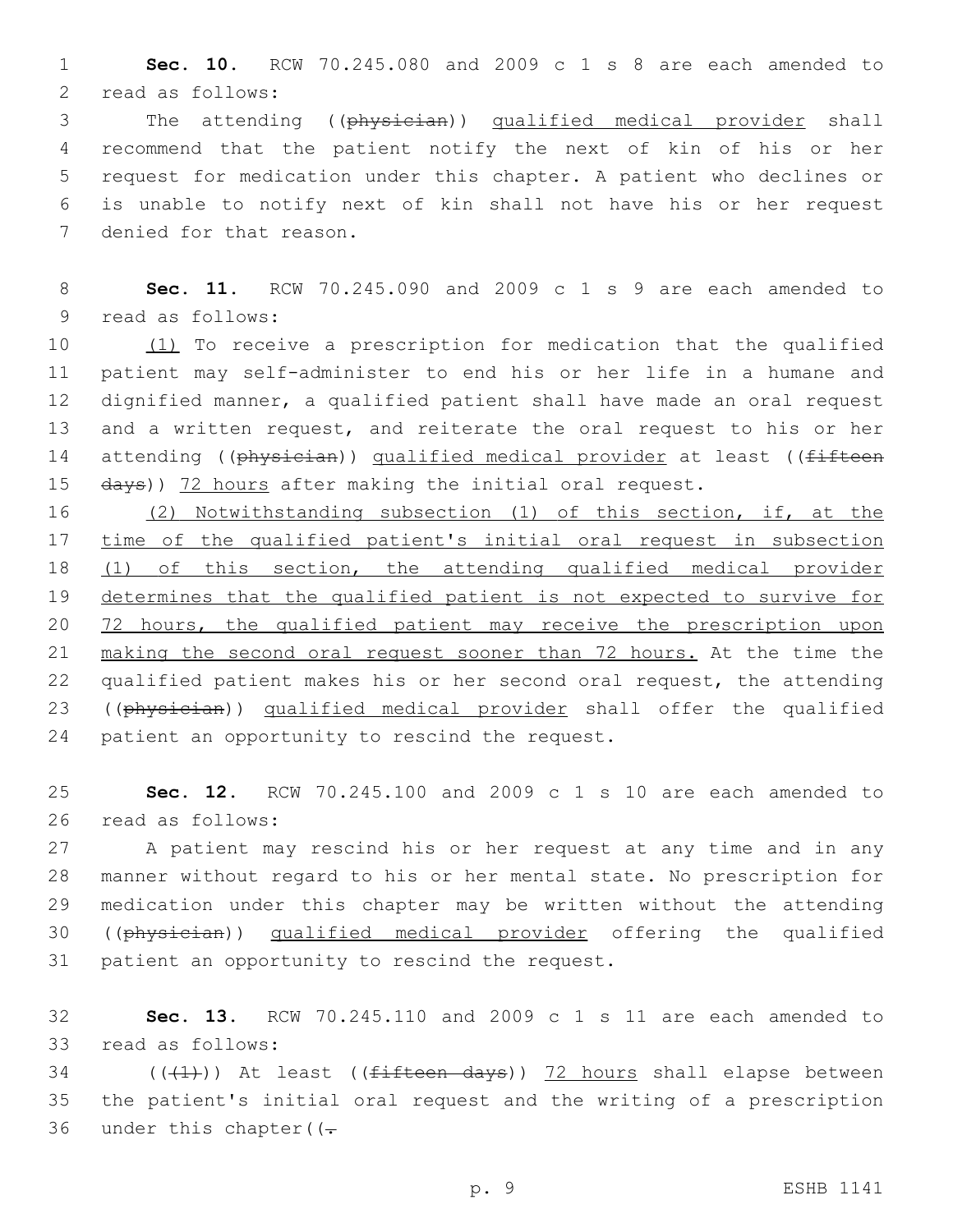(2) At least forty-eight hours shall elapse between the date the patient signs the written request and the writing of a prescription under this chapter)), unless the conditions in RCW 70.245.090(2) 4 allow for a period of less than 72 hours.

 **Sec. 14.** RCW 70.245.120 and 2009 c 1 s 12 are each amended to read as follows:6

 The following shall be documented or filed in the patient's 8 medical record:

 (1) All oral requests by a patient for medication to end his or 10 her life in a humane and dignified manner;

 (2) All written requests by a patient for medication to end his 12 or her life in a humane and dignified manner;

13 (3) The attending ((physician's)) qualified medical provider's diagnosis and prognosis, and determination that the patient is 15 competent, is acting voluntarily, and has made an informed decision;

 (4) The consulting ((physician's)) qualified medical provider's diagnosis and prognosis, and verification that the patient is competent, is acting voluntarily, and has made an informed decision;

 (5) A report of the outcome and determinations made during 20 counseling, if performed;

 (6) The attending ((physician's)) qualified medical provider's offer to the patient to rescind his or her request at the time of the patient's second oral request under RCW 70.245.090; and

24 (7) A note by the attending ((physician)) qualified medical 25 provider indicating that all requirements under this chapter have been met and indicating the steps taken to carry out the request, including a notation of the medication prescribed.

 **Sec. 15.** RCW 70.245.150 and 2009 c 1 s 15 are each amended to 29 read as follows:

 (1)(a) The department of health shall annually review all records 31 maintained under this chapter.

 (b) The department of health shall require any health care provider upon writing a prescription or dispensing medication under this chapter to file a copy of the dispensing record and such other administratively required documentation with the department. All administratively required documentation shall be mailed or otherwise transmitted as allowed by department of health rule to the department no later than thirty calendar days after the writing of a

p. 10 ESHB 1141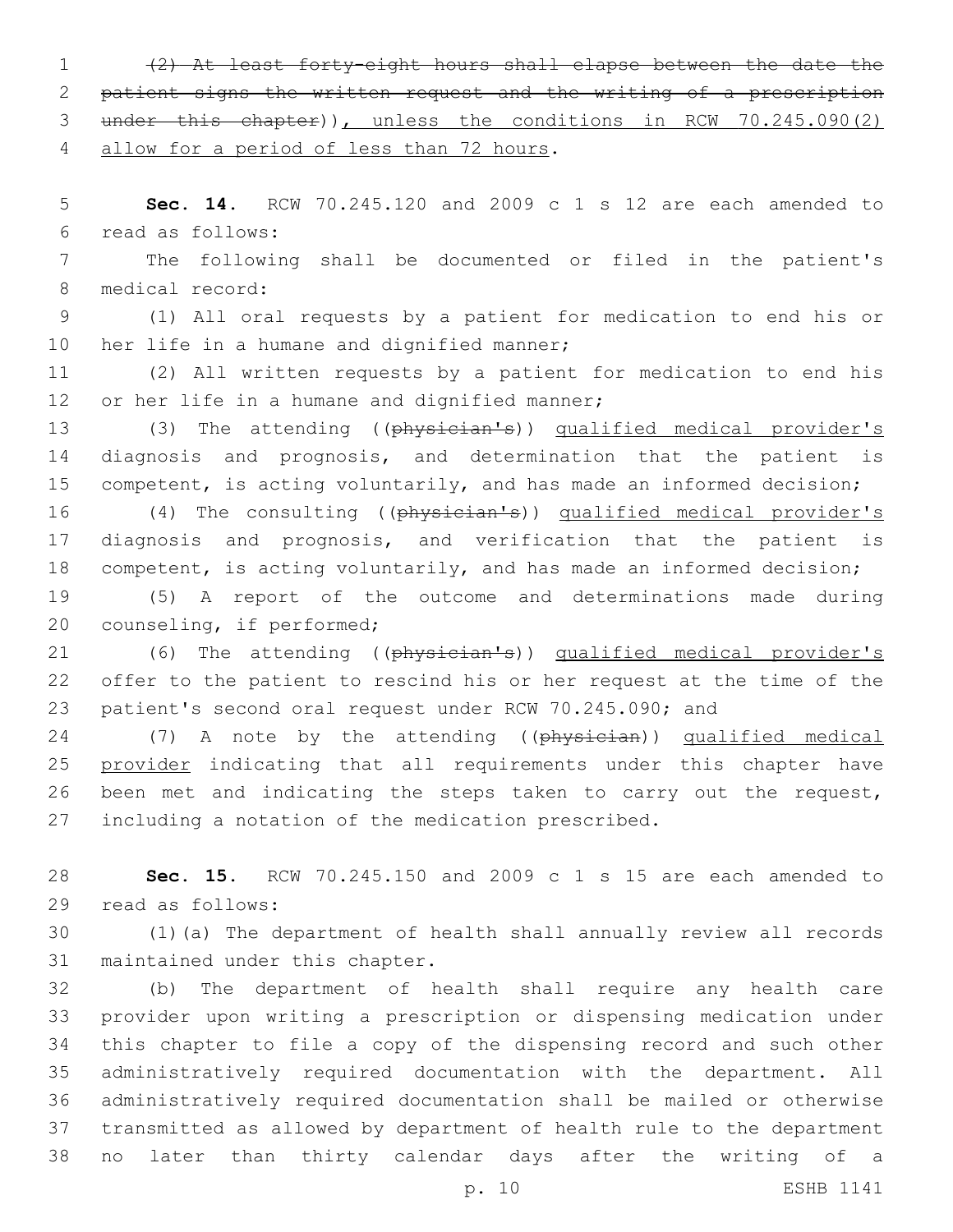prescription and dispensing of medication under this chapter, except that all documents required to be filed with the department by the prescribing ((physician)) qualified medical provider after the death 4 of the patient shall be mailed, faxed, or emailed no later than thirty calendar days after the date of death of the patient. In the event that anyone required under this chapter to report information to the department of health provides an inadequate or incomplete report, the department shall contact the person to request a complete 9 report.

 (2) The department of health shall adopt rules to facilitate the collection of information regarding compliance with this chapter. Except as otherwise required by law, the information collected is not a public record and may not be made available for inspection by the 14 public.

 (3) The department of health shall generate and make available to the public an annual statistical report of information collected 17 under subsection (2) of this section.

 **Sec. 16.** RCW 70.245.180 and 2009 c 1 s 18 are each amended to 19 read as follows:

20 (1) Nothing in this chapter authorizes ((a physician)) an attending qualified medical provider, consulting qualified medical 22 provider, or any other person to end a patient's life by lethal injection, mercy killing, or active euthanasia. Actions taken in 24 accordance with this chapter do not, for any purpose, constitute suicide, assisted suicide, mercy killing, or homicide, under the law. State reports shall not refer to practice under this chapter as "suicide" or "assisted suicide." Consistent with RCW 70.245.010 (7), (11), and (12), 70.245.020(1), 70.245.040(1)(k), 70.245.060, 70.245.070, 70.245.090, 70.245.120 (1) and (2), 70.245.160 (1) and (2), 70.245.170, 70.245.190(1) (a) and (d), and 70.245.200(2), state reports shall refer to practice under this chapter as obtaining and 32 self-administering life-ending medication.

 (2) Nothing contained in this chapter shall be interpreted to 34 lower the applicable standard of care for the attending ((physician)) 35 qualified medical provider, consulting ((physician)) qualified medical provider, psychiatrist or psychologist, or other health care 37 provider participating under this chapter.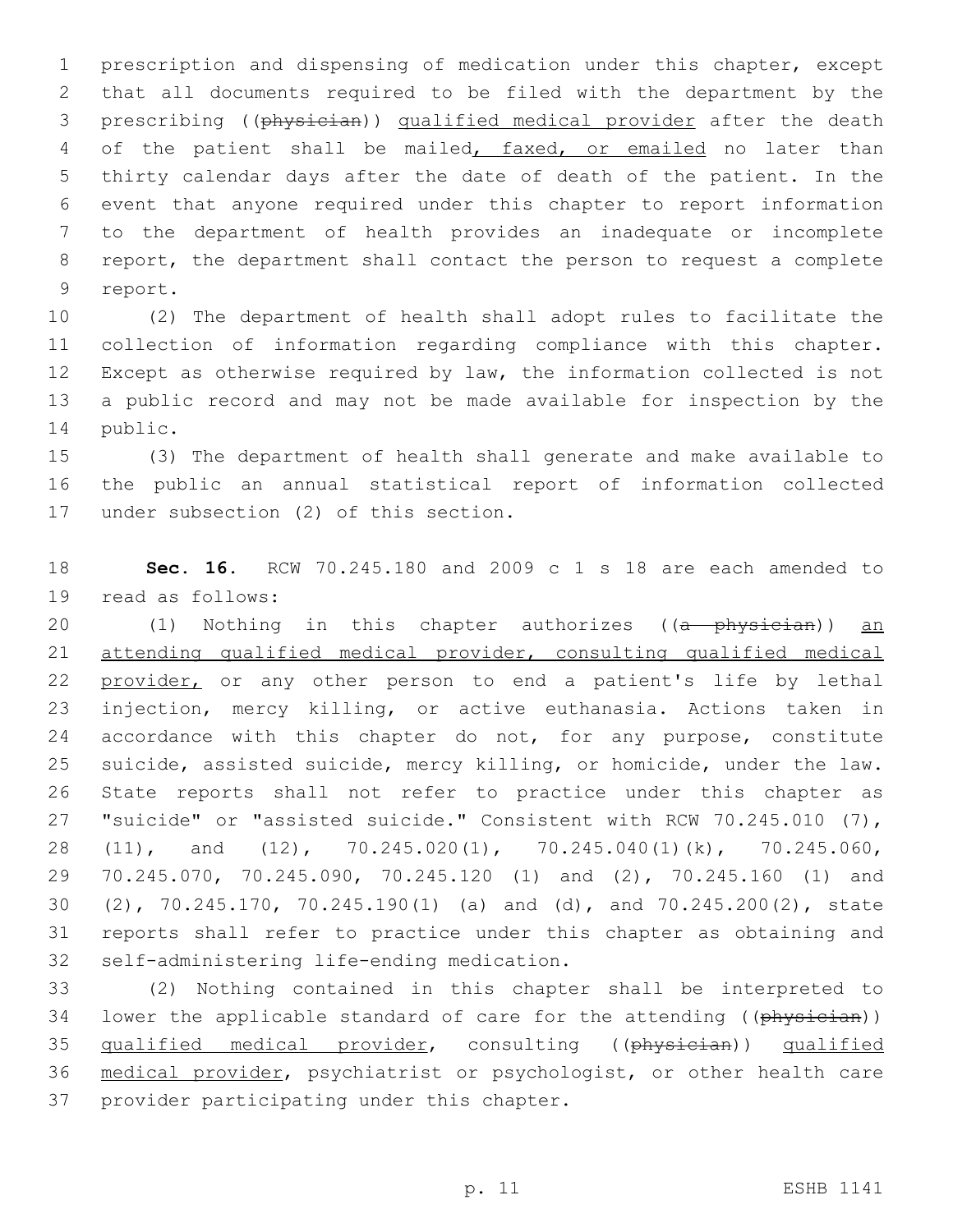**Sec. 17.** RCW 70.245.190 and 2009 c 1 s 19 are each amended to 2 read as follows:

 (1) Except as provided in RCW 70.245.200 and subsection (2) of 4 this section:

 (a) A person shall not be subject to civil or criminal liability or professional disciplinary action for participating in good faith compliance with this chapter. This includes being present when a qualified patient takes the prescribed medication to end his or her 9 life in a humane and dignified manner;

 (b) A professional organization or association, or health care provider, may not subject a person to censure, discipline, suspension, loss of license, loss of privileges, loss of membership, or other penalty for participating or refusing to participate in good 14 faith compliance with this chapter;

 (c) A patient's request for or provision by an attending 16 ((physician)) qualified medical provider of medication in good faith compliance with this chapter does not constitute neglect for any purpose of law or provide the sole basis for the appointment of a 19 quardian or conservator; and

 (d) Only willing health care providers shall participate in the provision to a qualified patient of medication to end his or her life in a humane and dignified manner. If a health care provider is unable or unwilling to carry out a patient's request under this chapter, and the patient transfers his or her care to a new health care provider, 25 the prior health care provider shall transfer, upon request, a copy of the patient's relevant medical records to the new health care 27 provider.

 (2)(a) A health care provider may prohibit another health care provider from participating under chapter 1, Laws of 2009 on the premises of the prohibiting provider if the prohibiting provider has given notice to all health care providers with privileges to practice on the premises and to the general public of the prohibiting provider's policy regarding participating under chapter 1, Laws of 2009. A health care provider may not, by contract or other form of agreement, prohibit another health care provider from participating under chapter 1, Laws of 2009 while acting outside the course and scope of the provider's capacity as an employee or independent contractor of the prohibiting health care provider and while at a location that is not on the prohibiting health care provider's 40 premises and not on property that is owned by, leased by, or under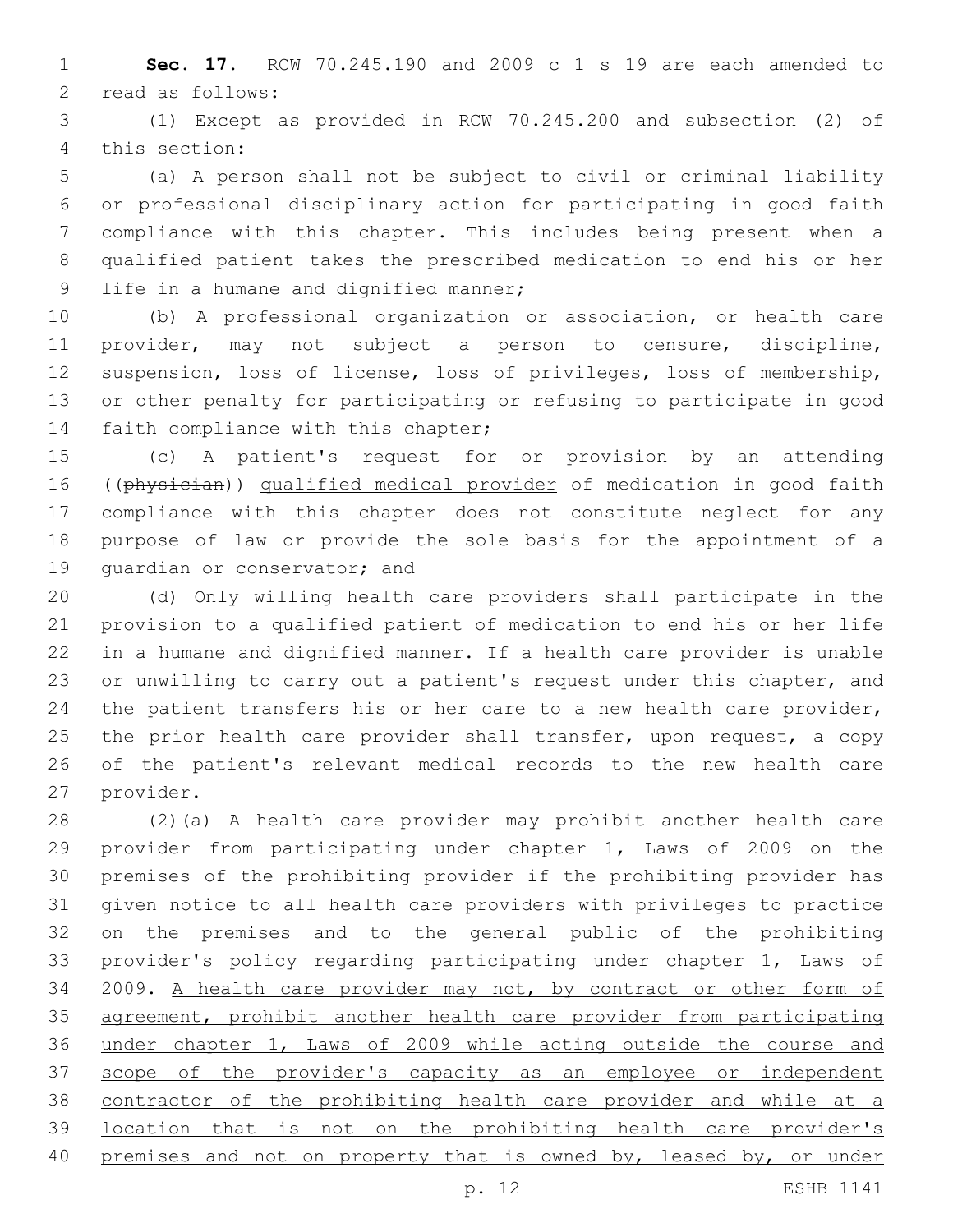1 the direct control of the prohibiting health care provider. This subsection does not prevent a health care provider from providing health care services to a patient that do not constitute 4 participation under chapter 1, Laws of 2009.

 (b)(i) A health care provider may subject another health care provider to the sanctions stated in this subsection if the sanctioning health care provider has notified the sanctioned provider before participation in chapter 1, Laws of 2009 that it prohibits 9 participation in chapter 1, Laws of 2009:

10 (((i)) (A) Loss of privileges, loss of membership, or other 11 sanctions provided under the medical staff bylaws, policies, and procedures of the sanctioning health care provider if the sanctioned provider is a member of the sanctioning provider's medical staff and participates in chapter 1, Laws of 2009 while on the health care facility premises of the sanctioning health care provider, but not including the private medical office of a physician or other 17 provider;

 $((\overrightarrow{\pm}i))$  (B) Termination of a lease or other property contract or other nonmonetary remedies provided by a lease contract, not including loss or restriction of medical staff privileges or exclusion from a provider panel, if the sanctioned provider participates in chapter 1, Laws of 2009 while on the premises of the sanctioning health care provider or on property that is owned by or under the direct control of the sanctioning health care provider; or

25 (( $(i\text{init})$ ) (C) Termination of a contract or other nonmonetary remedies provided by contract if the sanctioned provider participates in chapter 1, Laws of 2009 while acting in the course and scope of the sanctioned provider's capacity as an employee or independent contractor of the sanctioning health care provider.

30  $(iii)$  Nothing in this subsection (2)(b)( $(\overrightarrow{+i}i)$ ) prevents:

 (A) A health care provider from participating in chapter 1, Laws of 2009 while acting outside the course and scope of the provider's 33 capacity as an employee or independent contractor and while at a location that is not on the sanctioning health care provider's 35 facility premises and is not on property that is owned by, leased by, 36 or under the direct control of the sanctioning health care provider; 37 or

 (B) A patient from contracting with his or her attending 39 ((physician)) qualified medical provider and consulting ((physician)) qualified medical provider to act outside the course and scope of the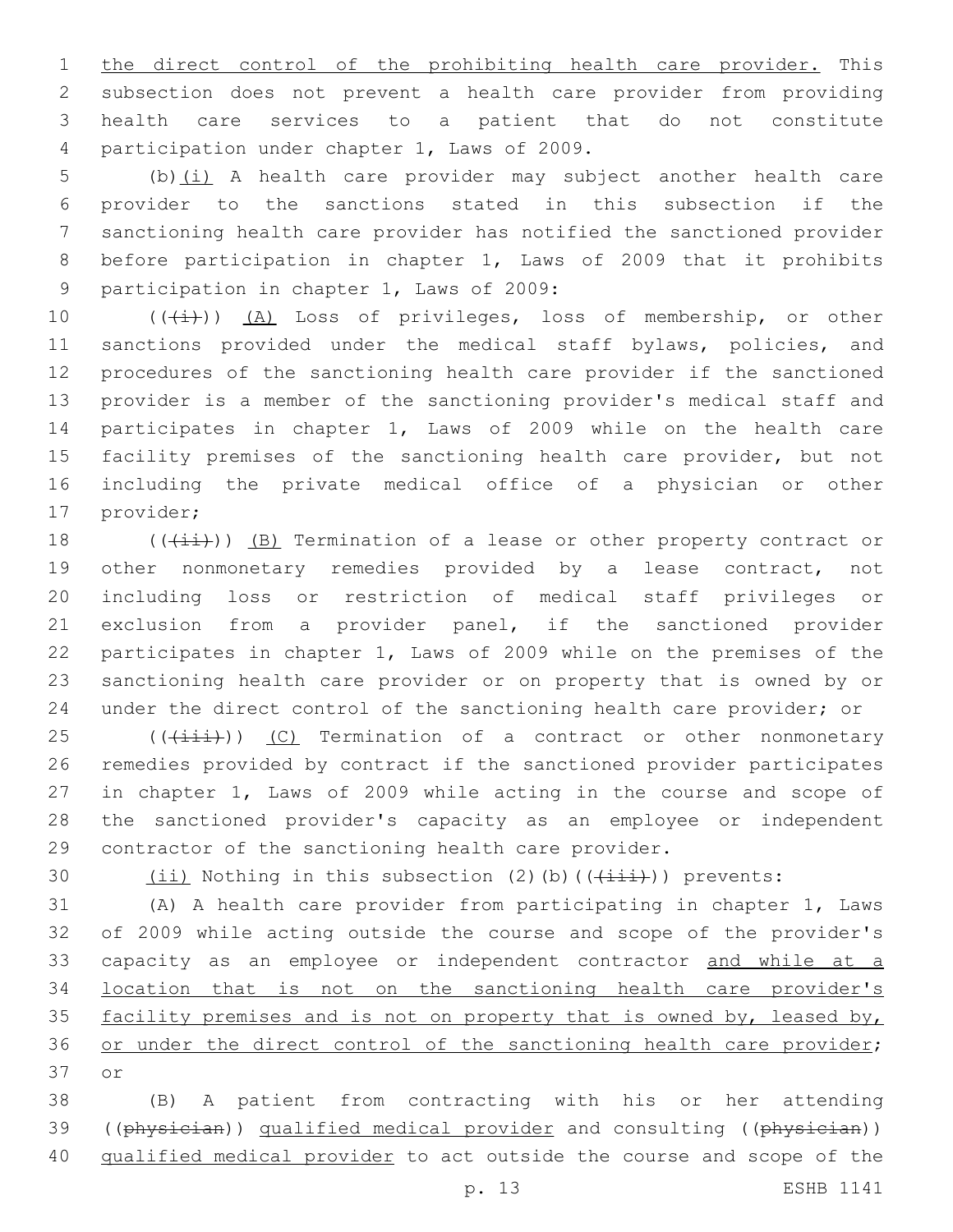1 provider's capacity as an employee or independent contractor of the 2 sanctioning health care provider and while at a location that is not 3 on the sanctioning health care provider's facility premises and is 4 not on property that is owned by, leased by, or under the direct 5 control of the sanctioning health care provider.

 (c) A health care provider that imposes sanctions under (b) of this subsection shall follow all due process and other procedures the sanctioning health care provider may have that are related to the imposition of sanctions on another health care provider.

10 (d) For the purposes of this subsection:

 (i) "Notify" means a separate statement in writing to the health care provider specifically informing the health care provider before the provider's participation in chapter 1, Laws of 2009 of the sanctioning health care provider's policy about participation in 15 activities covered by this chapter.

16 (ii) "Participate in chapter 1, Laws of 2009" means to perform 17 the duties of an attending ((physician)) qualified medical provider 18 under RCW 70.245.040, the consulting ((physician)) qualified medical 19 provider function under RCW 70.245.050, or the counseling function 20 under RCW 70.245.060. "Participate in chapter 1, Laws of 2009" does 21 not include:

22 (A) Making an initial determination that a patient has a terminal 23 disease and informing the patient of the medical prognosis;

24 (B) Providing information about the Washington death with dignity 25 act to a patient upon the request of the patient;

26 (C) Providing a patient, upon the request of the patient, with a 27 referral to another ((physician)) attending or consulting qualified 28 medical provider; or

29 (D) A patient contracting with his or her attending ((physician)) 30 qualified medical provider and consulting ((physician)) qualified 31 medical provider to act outside of the course and scope of the 32 provider's capacity as an employee or independent contractor of the 33 sanctioning health care provider.

 (3) Suspension or termination of staff membership or privileges under subsection (2) of this section is not reportable under RCW 18.130.070. Action taken under RCW 70.245.030, 70.245.040, 70.245.050, or 70.245.060 may not be the sole basis for a report of 38 unprofessional conduct under RCW 18.130.180.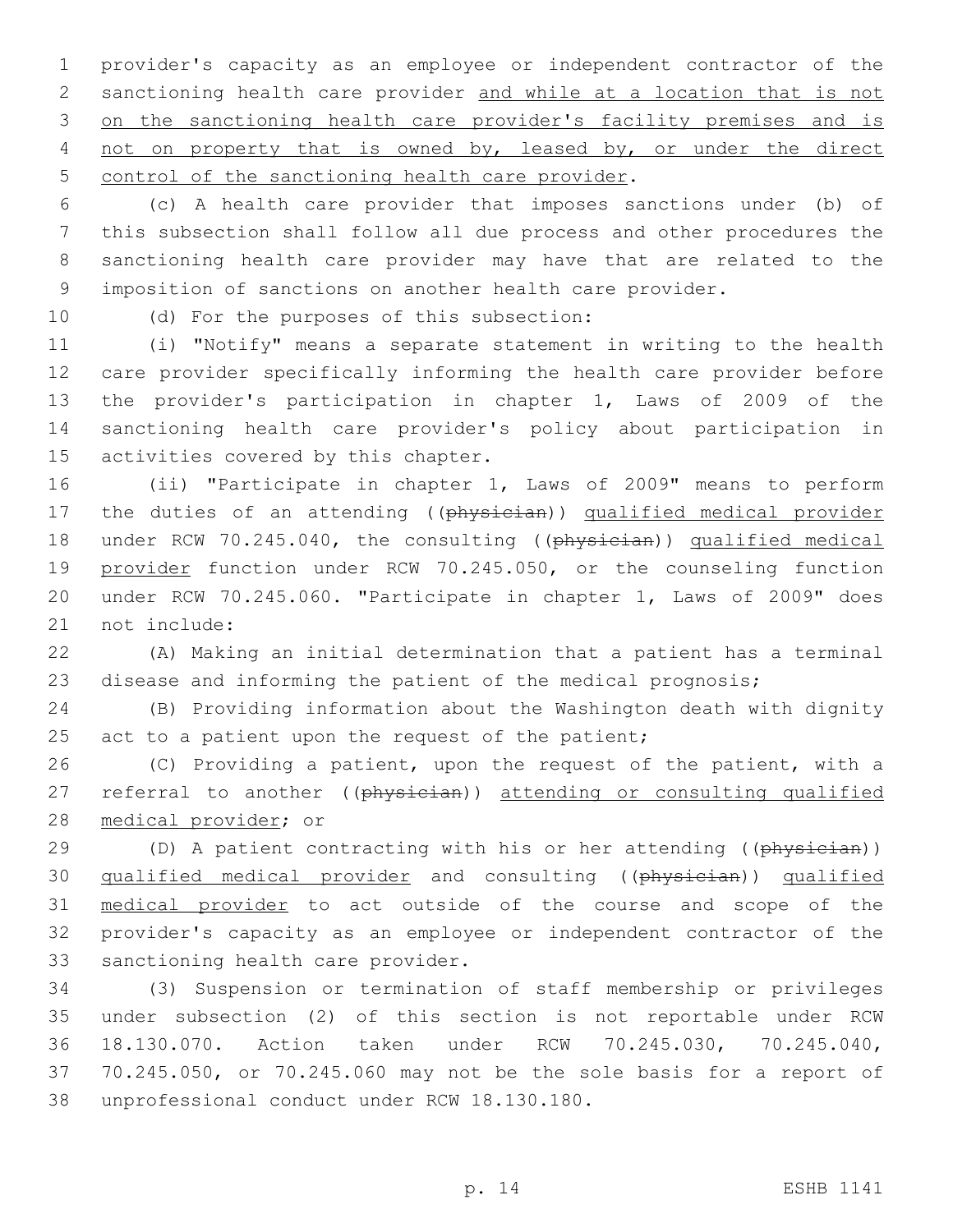1 (4) References to "good faith" in subsection (1)(a), (b), and (c) 2 of this section do not allow a lower standard of care for health care 3 providers in the state of Washington.

4 **Sec. 18.** RCW 70.245.220 and 2009 c 1 s 22 are each amended to 5 read as follows:

6 A request for a medication as authorized by this chapter shall be 7 in substantially the following form:

8 REQUEST FOR MEDICATION TO END MY LIFE IN A ((HUMAN [HUMANE])) HUMANE 9 AND DIGNIFIED MANNER

10 I, . . . . . . . . . . . . . . . . am an adult of sound mind.

11 I am suffering from . . . . . . . . . . . . . . . , which my 12 attending ((physician)) qualified medical provider has determined is 13 a terminal disease and which has been medically confirmed by a 14 consulting ((physician)) qualified medical provider.

 I have been fully informed of my diagnosis, prognosis, the nature of medication to be prescribed and potential associated risks, the expected result, and the feasible alternatives, including comfort 18 care, hospice care, and pain control.

19 I request that my attending ((physician)) qualified medical 20 provider prescribe medication that I may self-administer to end my 21 life in a humane and dignified manner and to contact any pharmacist 22 to fill the prescription.

23 INITIAL ONE:

24 . . . . I have informed my family of my decision and taken 25 their opinions into consideration.

26 . . . . . I have decided not to inform my family of my decision.

27 . . . . . I have no family to inform of my decision.

28 I understand that I have the right to rescind this request at any 29 time.

30 I understand the full import of this request and I expect to die 31 when I take the medication to be prescribed. I further understand 32 that although most deaths occur within three hours, my death may take 33 longer and my ((physician)) qualified medical provider has counseled 34 me about this possibility.

35 I make this request voluntarily and without reservation, and I 36 accept full moral responsibility for my actions.

37 Signed: . . . . . . . . . . . . . .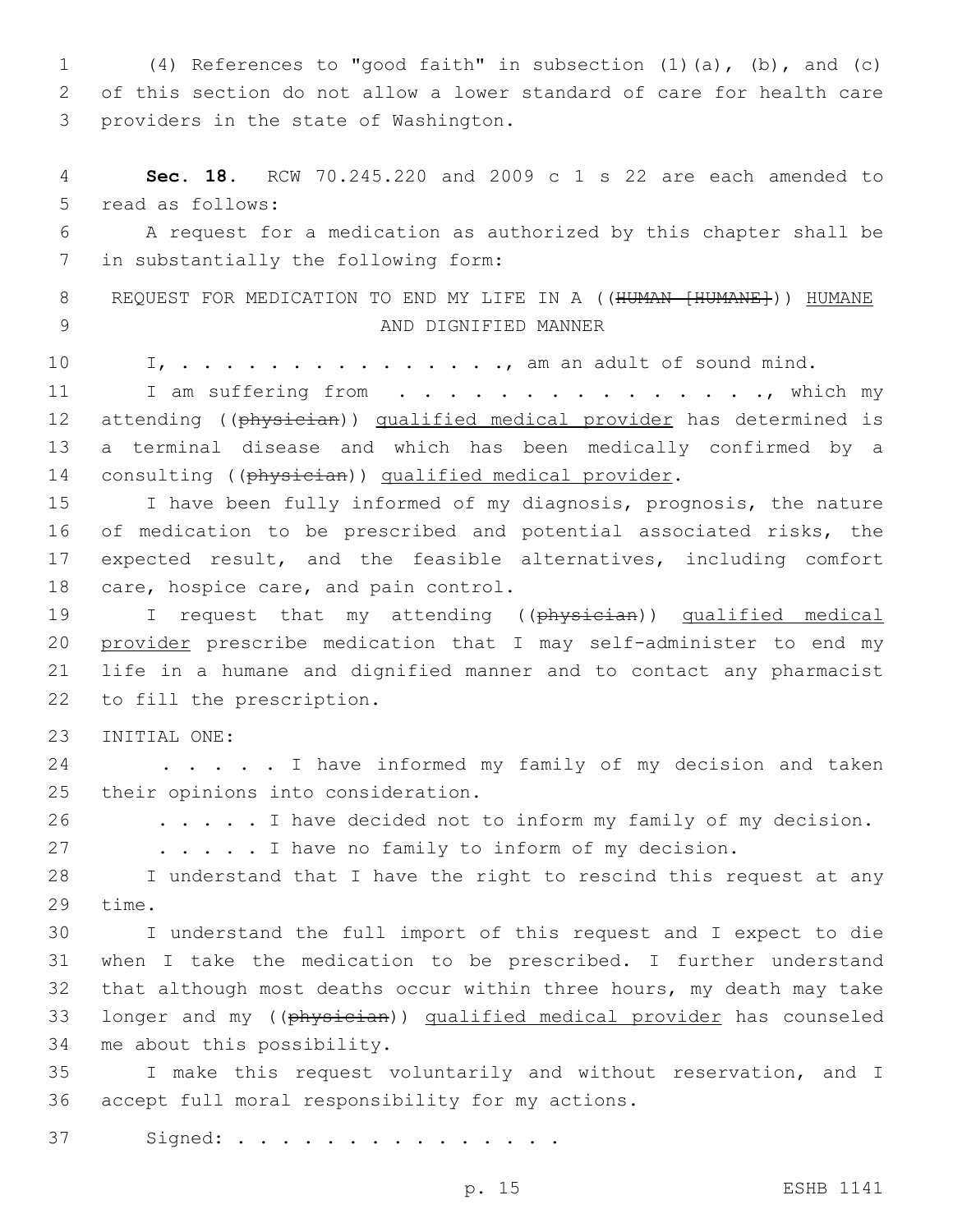1 Dated: . . . . . . . . . . .

| ۰,<br>ı |  |
|---------|--|
| ۰.      |  |

## DECLARATION OF WITNESSES

3 By initialing and signing below on or after the date the person 4 named above signs, we declare that the person making and signing the 5 above request:

| 6  | Witness 1 | Witness 2 |                               |  |
|----|-----------|-----------|-------------------------------|--|
| 7  | Initials  | Initials  |                               |  |
| 8  |           |           | 1. Is personally known to     |  |
| 9  |           |           | us or has provided proof of   |  |
| 10 |           |           | identity;                     |  |
| 11 | .         |           | 2. Signed this request in     |  |
| 12 |           |           | our presence on the date of   |  |
| 13 |           |           | the person's signature;       |  |
| 14 | .         |           | 3. Appears to be of sound     |  |
| 15 |           |           | mind and not under duress,    |  |
| 16 |           |           | fraud, or undue influence;    |  |
| 17 | .         |           | 4. Is not a patient for whom  |  |
| 18 |           |           | either of us is the attending |  |
| 19 |           |           | ((physician)) qualified       |  |
| 20 |           |           | medical provider.             |  |
| 21 |           |           | Printed Name of Witness 1:    |  |
| 22 |           |           |                               |  |
| 23 |           |           |                               |  |
|    |           |           |                               |  |

24 Signature of Witness 2/Date:. . . . . . . . . . . . . . . . . . . . . . .

 NOTE: One witness shall not be a relative by blood, marriage, or adoption of the person signing this request, shall not be entitled to 27 any portion of the person's estate upon death, and shall not own, operate, or be employed at a health care facility where the person is a patient or resident. If the patient is an inpatient at a health care facility, one of the witnesses shall be an individual designated 31 by the facility.

32 **Sec. 19.** RCW 70.41.520 and 2019 c 399 s 4 are each amended to 33 read as follows: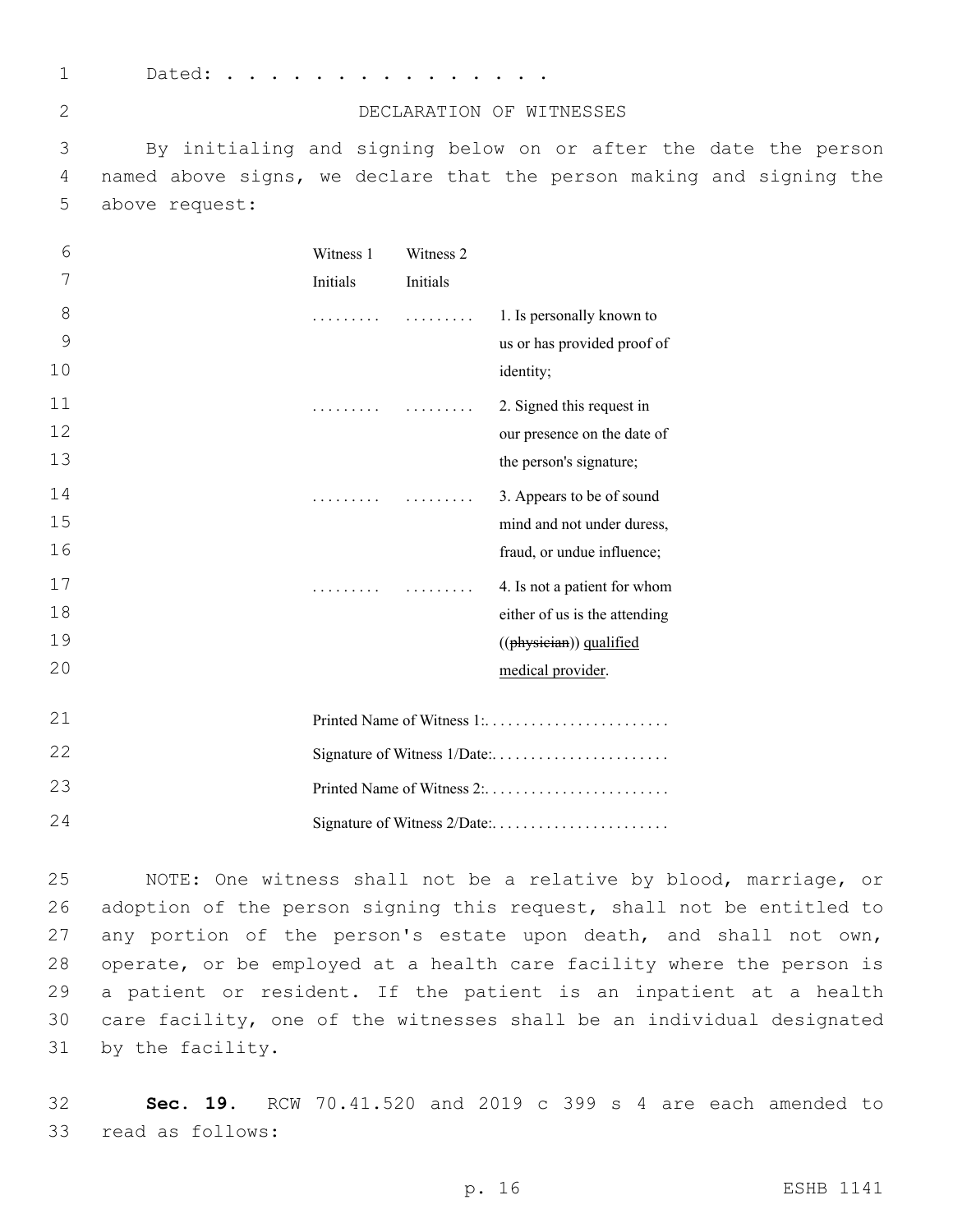(1) ((By September 1, 2019, every)) Every hospital must submit to the department its policies related to access to care regarding:

(a) Admission;3

 (b) End-of-life care and the death with dignity act, chapter 70.245 RCW;

6 (c) Nondiscrimination; and

7 (((+e)) (d) Reproductive health care.

 (2) The department shall post a copy of the policies received under subsection (1) of this section on its website.

 (3) If a hospital makes changes to any of the policies listed under subsection (1) of this section, it must submit a copy of the changed policy to the department within thirty days after the 13 hospital approves the changes.

 (4) A hospital must post a copy of the policies provided to the 15 department under subsection (1) of this section and the forms required under subsection (5) of this section to the hospital's own website in a location where the policies are readily accessible to the public without a required login or other restriction.

19 (5) ((By September 1, 2019, the)) The department shall, in consultation with stakeholders including a hospital association and 21 patient advocacy groups, develop  $((a))$  two simple and clear forms to be submitted by hospitals along with the policies required in 23 subsection (1) of this section. ((The)) One form must provide the public with specific information about which reproductive health care services are and are not generally available at each hospital. The other form must provide the public with specific information about 27 which end of life-services are and are not generally available at 28 each hospital. Each form must include contact information for the hospital in case patients have specific questions about services 30 available at the hospital.

 NEW SECTION. **Sec. 20.** A new section is added to chapter 70.41 32 RCW to read as follows:

 By November 1, 2021, the department of health shall develop the form required in RCW 70.41.520(5) related to end-of-life care and the 35 death with dignity act, chapter 70.245 RCW.

 NEW SECTION. **Sec. 21.** Section 1 of this act expires July 1, 2022.